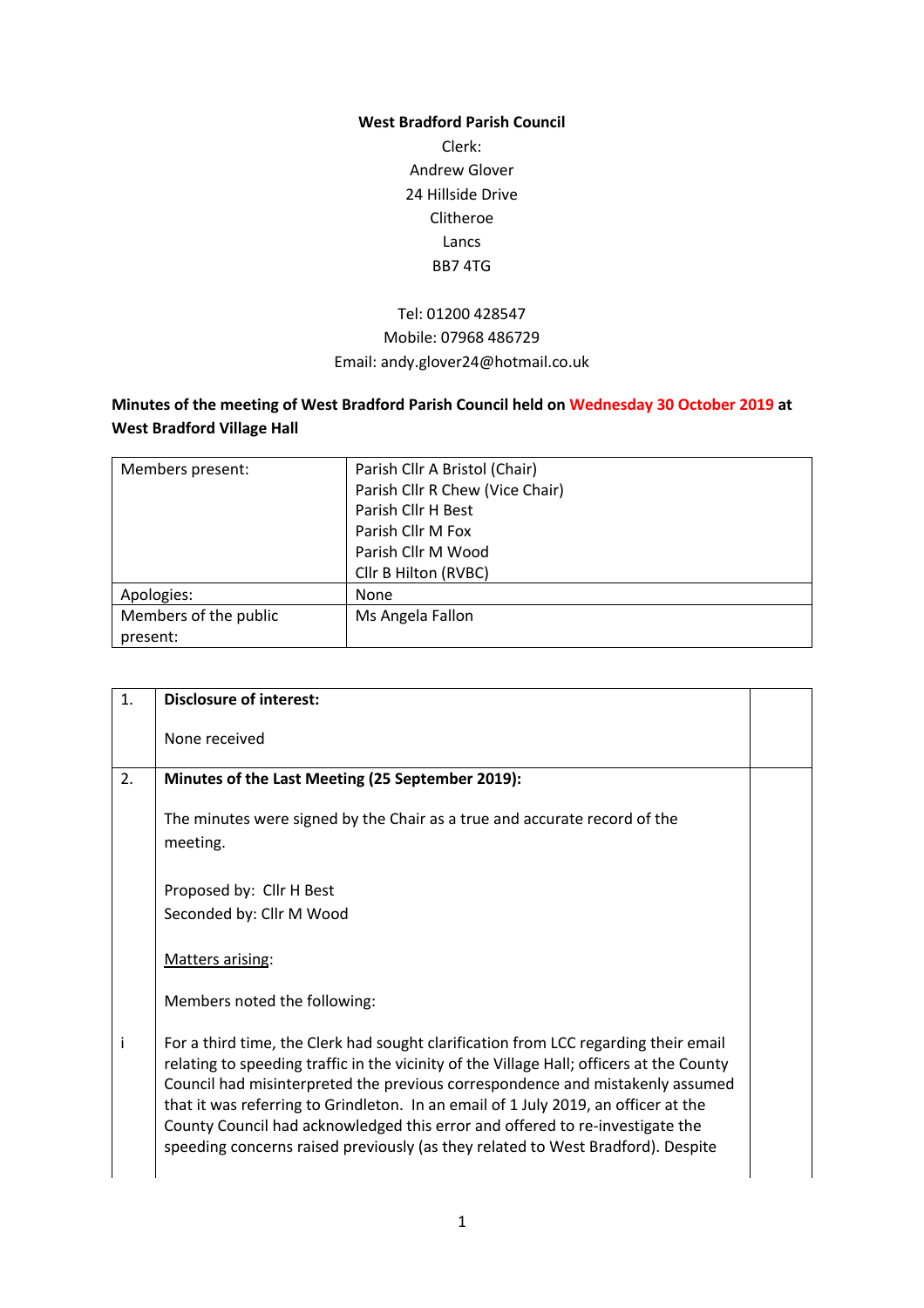|     | further approaches on 29 August and 26 September, no further response had yet<br>been received.                                                                                                                                                                                                                                                                                                                                                                                                                                                                                                                                                                                                                   |              |
|-----|-------------------------------------------------------------------------------------------------------------------------------------------------------------------------------------------------------------------------------------------------------------------------------------------------------------------------------------------------------------------------------------------------------------------------------------------------------------------------------------------------------------------------------------------------------------------------------------------------------------------------------------------------------------------------------------------------------------------|--------------|
|     | <b>Resolved</b><br>Clerk to seek assistance of LCC Highways District Partnership Officer on this<br>matter.                                                                                                                                                                                                                                                                                                                                                                                                                                                                                                                                                                                                       | <b>Clerk</b> |
| ii  | As requested at the August meeting, the Clerk had reported the blocked drain<br>outside Wesley Cottage to LCC, who had initially denied responsibility for it.<br>Further discussion with Alan Boyer at RVBC had indicated that the drain was<br>located on an adopted highway and as such - according to Mr Boyer - was "100%"<br>the responsibility of LCC. Having been advised accordingly, the County Council<br>undertook to investigate this matter further. Subsequent examination of the drain<br>by members and other residents indicated that the work had been carried out<br>satisfactorily and no further contact with LCC on this matter was required.                                              |              |
| iii | The Clerk had emailed LCC (as funders of the Local Delivery Scheme, under which<br>money to maintain local footpaths was provided) to thank them for their financial<br>support. Members were pleased to hear that a positive response to this message<br>had been received.                                                                                                                                                                                                                                                                                                                                                                                                                                      |              |
| iv  | The Clerk had also reported to LCC the need to trim the hedge between the<br>footpath and highway (just past Waddington and West Bradford school, heading<br>towards Waddington) as it was posing a traffic hazard. Members were pleased to<br>note that the hedge had been cut back.                                                                                                                                                                                                                                                                                                                                                                                                                             |              |
|     |                                                                                                                                                                                                                                                                                                                                                                                                                                                                                                                                                                                                                                                                                                                   |              |
| 3.  | Public questions, comments or representations:                                                                                                                                                                                                                                                                                                                                                                                                                                                                                                                                                                                                                                                                    |              |
|     | A member of the public (Ms A Fallon) attended the meeting and wished to express<br>continuing concern at the traffic issues caused by large vehicles attempting -<br>unsuccessfully - to pass over Bradford Bridge. Whilst this was a long-running issue,<br>it was felt to have got worse over the last couple of months, with 40 tonne vehicles<br>becoming stuck on approach to the bridge and having to reverse towards the<br>village. A recent incident had occurred at night time and had taken some 2 hours<br>to resolve, with consequent disruption / inconvenience to villagers as well as the<br>risk of damage to property as drivers sought to turn the vehicles around in a very<br>confined area. |              |
|     | The Chair outlined the campaign waged by the Parish Council on this issue over<br>months, with all incidents routinely reported to LCC for their consideration.<br>Notwithstanding the above, members and the member of the public debated at<br>length the need for improved signage to deter drivers from seeking to access the<br>bridge in large vehicles. (This was despite the reluctance of the County Council as<br>Highways Authority to introduce enhanced - possibly pictorial - signage which<br>included a length limit).                                                                                                                                                                            |              |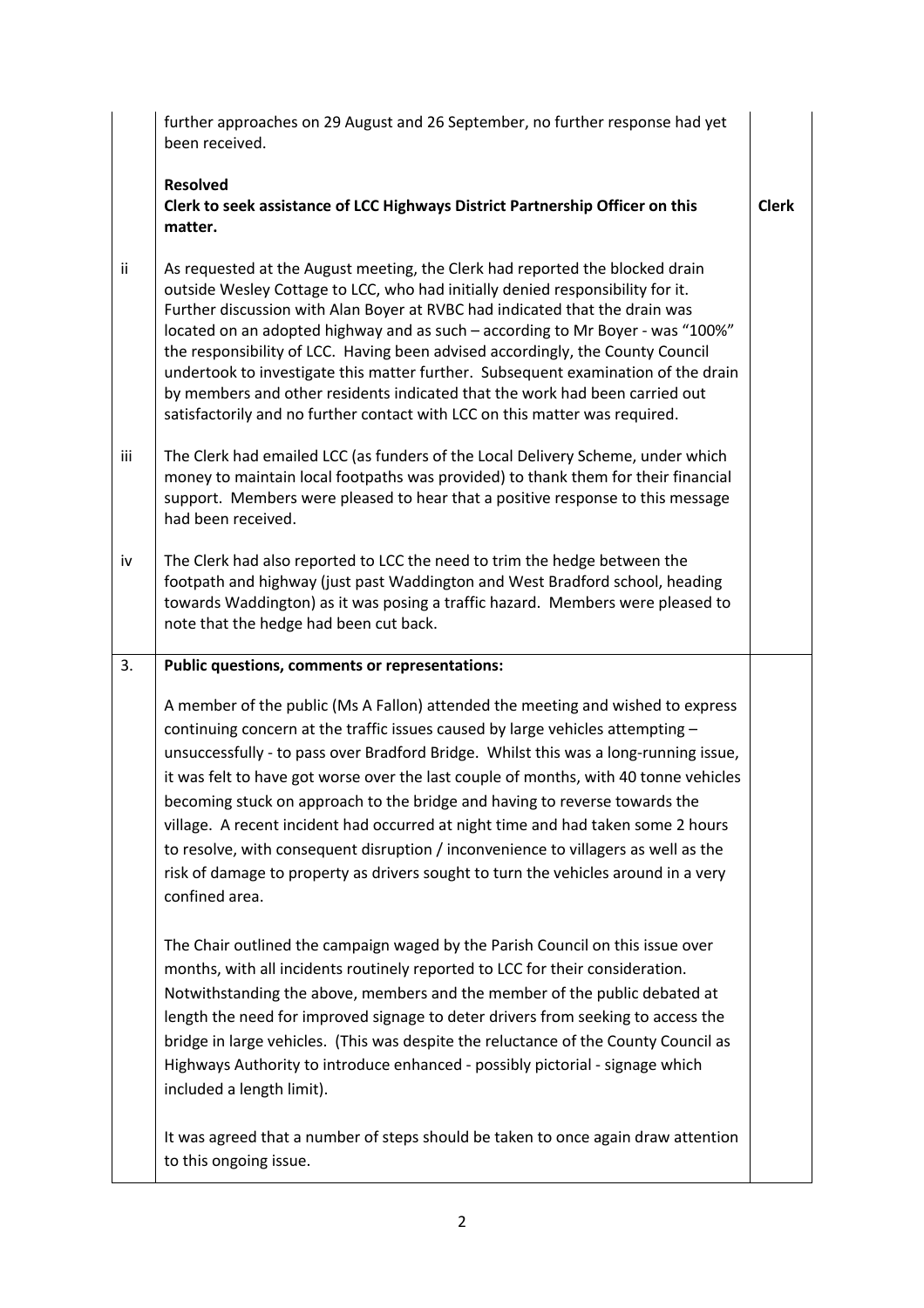|    | <b>Resolved</b>                                                                |                                                                                                                                                                                                                                                                                                                                                                                                                                                                |              |
|----|--------------------------------------------------------------------------------|----------------------------------------------------------------------------------------------------------------------------------------------------------------------------------------------------------------------------------------------------------------------------------------------------------------------------------------------------------------------------------------------------------------------------------------------------------------|--------------|
|    | Clerk to contact County Cllr Albert Atkinson (as our local representative) and |                                                                                                                                                                                                                                                                                                                                                                                                                                                                | <b>Clerk</b> |
|    | County Cllr Paul Rigby (Parish Champion) to seek their support                 |                                                                                                                                                                                                                                                                                                                                                                                                                                                                |              |
|    |                                                                                | Clerk to explore whether any planning conditions on the consent for the                                                                                                                                                                                                                                                                                                                                                                                        | <b>Clerk</b> |
|    |                                                                                | development off Waddington Rd (Barrett / David Wilson Homes) may prescribe a                                                                                                                                                                                                                                                                                                                                                                                   |              |
|    |                                                                                | route for large vehicles accessing that site, and (if so) whether RVBC Planning                                                                                                                                                                                                                                                                                                                                                                                |              |
|    |                                                                                | <b>Enforcement can assist</b>                                                                                                                                                                                                                                                                                                                                                                                                                                  |              |
|    |                                                                                |                                                                                                                                                                                                                                                                                                                                                                                                                                                                | <b>Clerk</b> |
|    |                                                                                | Clerk to write to Hanson Cement and ask the company to politely remind its                                                                                                                                                                                                                                                                                                                                                                                     |              |
|    |                                                                                | drivers not to seek to access the site by crossing Bradford Bridge from the north                                                                                                                                                                                                                                                                                                                                                                              |              |
| 4. |                                                                                | <b>Update from Ward Councillor present:</b>                                                                                                                                                                                                                                                                                                                                                                                                                    |              |
|    |                                                                                | Cllr Hilton reported the following matters:                                                                                                                                                                                                                                                                                                                                                                                                                    |              |
|    | $\bullet$                                                                      | In undertaking his "surgery" visits around the Ribble Valley, Nigel Evans MP<br>will now be visiting West Bradford at 1.45 - 2.15pm on Saturday 9 November<br>2019. Location - outside no 1 Westfield Drive. (NB - these arrangements may<br>yet be subject to change due to the pending election). Any resident who<br>would wish to discuss an issue with his/her MP (or would just like to engage<br>with Nigel on his surgery visit) is welcome to attend. |              |
|    |                                                                                | <b>Resolved</b><br>Clerk to arrange for this information to be displayed on the Council's website                                                                                                                                                                                                                                                                                                                                                              | <b>Clerk</b> |
|    | ٠                                                                              | The intention to develop the Duke of York at Grindleton as a community asset<br>was still very much on track, with real progress towards generating the<br>required funding being made. (It was hoped that RVBC may also make a<br>financial contribution).                                                                                                                                                                                                    |              |
|    | ٠                                                                              | A number of imminent changes relating to governance (at a local level) of the<br>National Health Service were outlined. These included:                                                                                                                                                                                                                                                                                                                        |              |
|    |                                                                                | the replacement of CCGs with "Primary Care Networks" (PCNs), which<br>placed an emphasis on prevention and followed a Public Health model. A<br>Clinical Director for the new local PCN had been appointed and he would<br>chair the new structure moving forward (Cllr Hilton would serve as Vice<br>Chair); and                                                                                                                                              |              |
|    |                                                                                | the 3 Health and Wellbeing Boards currently acting across the region<br>would be merged into one (to improve efficiency and save costs). This<br>would be mirrored by the establishment of a larger footprint for Scrutiny<br>committees, a trend which could be perceived as the precursor to a<br>unitary authority.                                                                                                                                         |              |
|    |                                                                                | Other imminent changes to health provision included:                                                                                                                                                                                                                                                                                                                                                                                                           |              |
|    |                                                                                | the government seeking to more closely integrate Health and Social Care<br>via an increased emphasis on Extra Care facilities (similar to those being<br>established in Chorley) as well as other measures to enable people to live<br>in their own home for longer; and                                                                                                                                                                                       |              |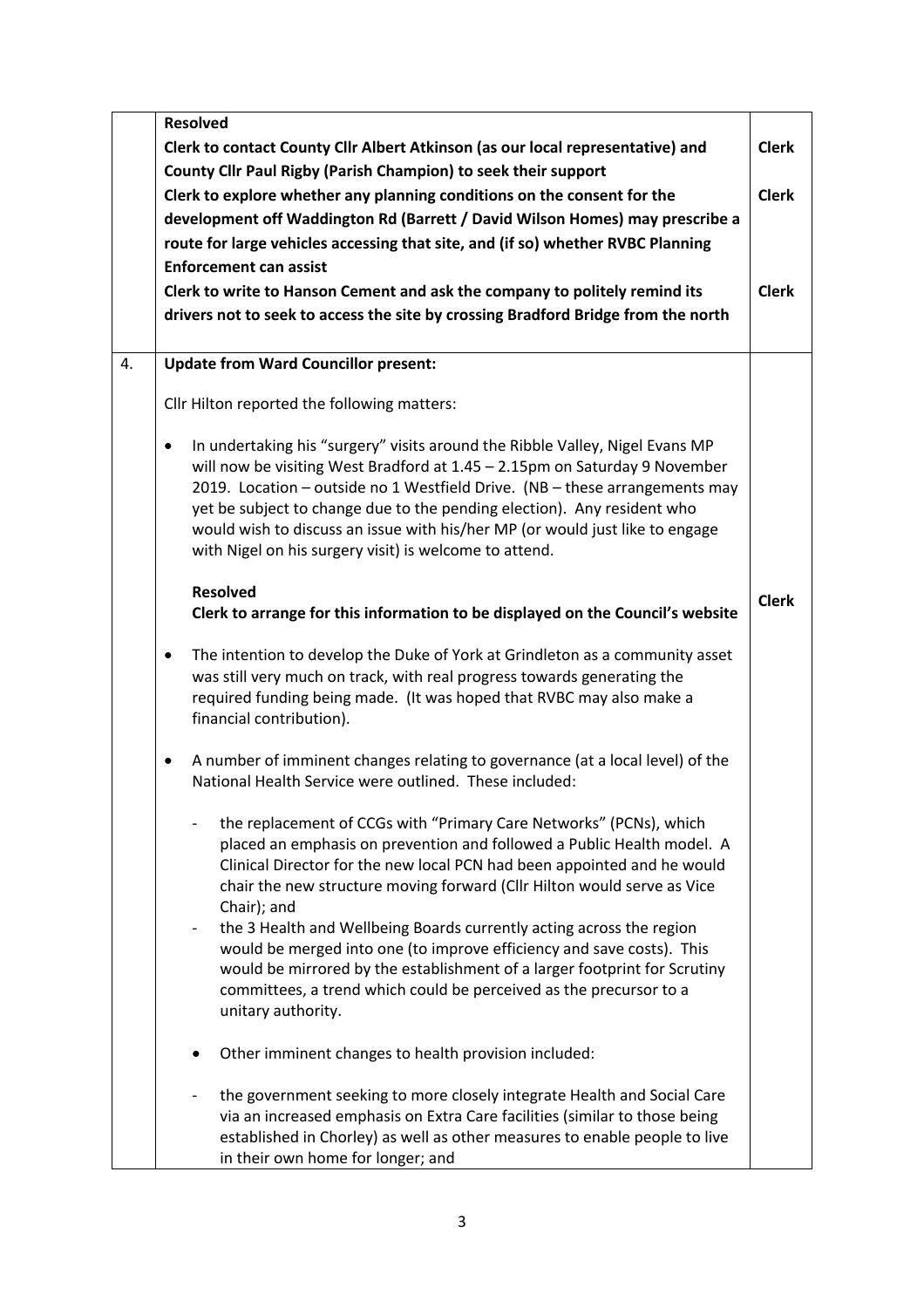|    | the increased use of ICT to improve efficiency in GP consultations, eg by<br>holding them remotely via the internet.                                                                                                                                                                                                                                                                                                                                                                                                                                                                                                                                           |              |
|----|----------------------------------------------------------------------------------------------------------------------------------------------------------------------------------------------------------------------------------------------------------------------------------------------------------------------------------------------------------------------------------------------------------------------------------------------------------------------------------------------------------------------------------------------------------------------------------------------------------------------------------------------------------------|--------------|
| 5. | <b>Bradford Bridge</b>                                                                                                                                                                                                                                                                                                                                                                                                                                                                                                                                                                                                                                         |              |
|    | This matter had been covered under item 3 above.                                                                                                                                                                                                                                                                                                                                                                                                                                                                                                                                                                                                               |              |
| 6. | <b>Overview of financial position:</b>                                                                                                                                                                                                                                                                                                                                                                                                                                                                                                                                                                                                                         |              |
| a  | Monthly accounts - September 2019                                                                                                                                                                                                                                                                                                                                                                                                                                                                                                                                                                                                                              |              |
|    | The Clerk submitted details of income and expenditure for the month of<br>September 2019 for approval by the Parish Council and signing-off by the Chair.<br>However, he had been unable to reconcile the accounts in the usual manner as no<br>bank statement had been received to cover the period to 5 October. The Clerk<br>therefore sought agreement that a Parish Councillor who was also a signatory to<br>the account would contact the bank and seek to resolve this problem (which Cllr<br>Wood kindly offered to do).                                                                                                                              |              |
|    | <b>Resolved</b>                                                                                                                                                                                                                                                                                                                                                                                                                                                                                                                                                                                                                                                | <b>Clerk</b> |
|    | Clerk to email Cllr Wood with details of the matter to be resolved<br>On receipt of the bank statement, Clerk to present the reconciled accounts to the<br><b>November meeting</b>                                                                                                                                                                                                                                                                                                                                                                                                                                                                             | <b>Clerk</b> |
| b  | <b>Concurrent Functions Grant 2019</b>                                                                                                                                                                                                                                                                                                                                                                                                                                                                                                                                                                                                                         |              |
|    | The Clerk reported that, on 3 October 2019, confirmation had been received from<br>RVBC that payment of £527 had been received (though the lack of a bank<br>statement revented this from verification at this stage).                                                                                                                                                                                                                                                                                                                                                                                                                                         |              |
| C  | Precept 2022/21                                                                                                                                                                                                                                                                                                                                                                                                                                                                                                                                                                                                                                                |              |
|    | Members were advised of the need to set the Parish Council's precept for<br>20120/21. To aid members in their deliberations, the Clerk presented a range of<br>financial options for members to consider. These included an uplift of 1%, 2% or<br>2.5%.                                                                                                                                                                                                                                                                                                                                                                                                       |              |
|    | Members noted the government's desire for parish councils to consider all options<br>(including the use of reserves) when setting their precept, and took into account<br>that the current rate of inflation was 1.7% (Consumer Price Index). Members<br>engaged in a lengthy discussion in which they sought to balance the Parish<br>Council's desire to raise income to facilitate local projects against the financial<br>pressures to which local residents were subject. Cllr Best proposed that the<br>precept for 2020/21 should be set at 2.5% - this was seconded by Cllr Wood. The<br>proposal went to a vote, the outcome of which was as follows: |              |
|    | In favour $-5$                                                                                                                                                                                                                                                                                                                                                                                                                                                                                                                                                                                                                                                 |              |
|    | Against $-0$                                                                                                                                                                                                                                                                                                                                                                                                                                                                                                                                                                                                                                                   |              |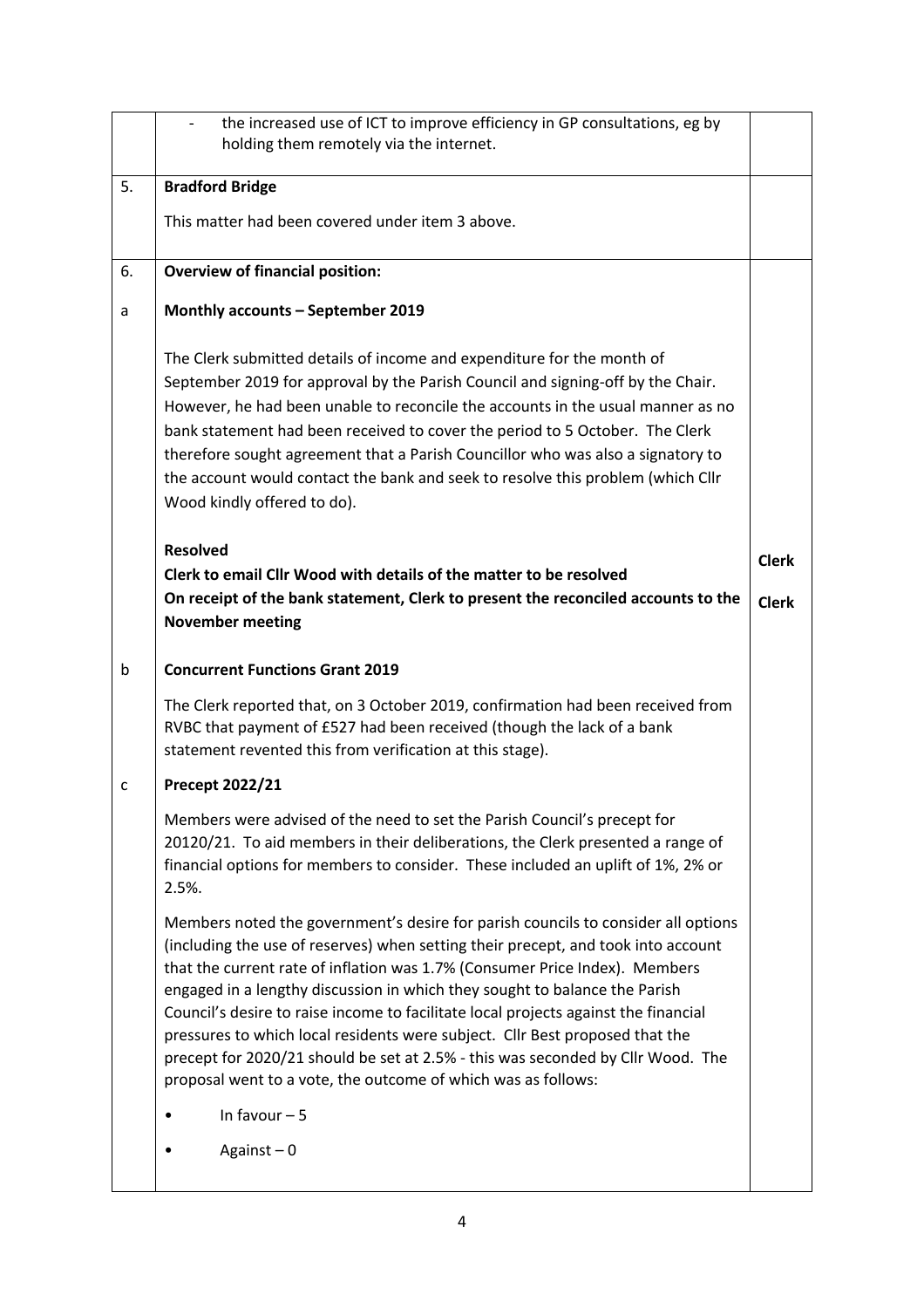|                | Abstentions $-0$                                                                                                                                                                                                                                                                                                                                                                                                                                                                              |              |
|----------------|-----------------------------------------------------------------------------------------------------------------------------------------------------------------------------------------------------------------------------------------------------------------------------------------------------------------------------------------------------------------------------------------------------------------------------------------------------------------------------------------------|--------------|
|                | (Cllr Hilton did not have a vote in her capacity as a Borough Councillor).                                                                                                                                                                                                                                                                                                                                                                                                                    |              |
|                | Members noted that an uplift of 2.5% would increase the current precept by<br>£178.23 to £7307, equating to a cost of £20.07 for each of the 364 Band D<br>households in the parish (a rise of 70p per Band D household).                                                                                                                                                                                                                                                                     |              |
|                | <b>Resolved</b><br>The Chair was authorised to sign off the documentation to be submitted to<br>RVBC.                                                                                                                                                                                                                                                                                                                                                                                         | <b>Chair</b> |
|                | The Clerk was asked to formally convey the Parish Council's decision to raise its<br>precept by 2.5% in 2020/21 to the Borough Council by its deadline of 20<br>December 2019.                                                                                                                                                                                                                                                                                                                | <b>Clerk</b> |
| $\overline{7}$ | Governance                                                                                                                                                                                                                                                                                                                                                                                                                                                                                    |              |
|                | The Clerk had received an email reminder from LALC of the need to comply with<br>the Smaller Authorities (Transparency Requirements) (England) Regulations. This<br>legislation required parish councils to ensure the display of a range of governance-<br>related information on a website. While many of the requirements were currently<br>met by the Parish Council, certain aspects were lacking (eg a list of all expenditure<br>over £100 and the minutes / agendas of all meetings). |              |
|                | Members confirmed their reluctance to publicise agenda (due to the often<br>sensitive information contained therein), but agreed that both a list of expenditure<br>over £100 and recent sets of minutes should be displayed as required.                                                                                                                                                                                                                                                     |              |
|                | <b>Resolved</b><br>Clerk to arrange via Jon Pendril                                                                                                                                                                                                                                                                                                                                                                                                                                           | <b>Clerk</b> |
| 8              | <b>Planning applications considered</b>                                                                                                                                                                                                                                                                                                                                                                                                                                                       |              |
| a              | Members considered the folloiwing applications:                                                                                                                                                                                                                                                                                                                                                                                                                                               |              |
| i              | 3/2019/0554 (3 Millstones) - members noted that this application had been<br>refused by the Local Planning Authority, on grounds of (i) highway safety / parking<br>issues and (ii) the harmful impact of the proposed design on the setting of the<br>listed building.                                                                                                                                                                                                                       |              |
| ii             |                                                                                                                                                                                                                                                                                                                                                                                                                                                                                               |              |
|                | 3/2019/0787 (Wrathall) - not yet determined.                                                                                                                                                                                                                                                                                                                                                                                                                                                  |              |
| iii            | 3/2019/0845 (Hargreaves) - the Clerk confirmed that, at members' request, he<br>had written (on 26 September) to RVBC outlining their concerns.                                                                                                                                                                                                                                                                                                                                               |              |
| iv             | 3/2019/0952 (Grace) - members had no objection to the nature of the proposed<br>development per se, but were concerned that (given its scale and location) there<br>could be some negative impact in terms of noise, construction traffic and other<br>disruption.                                                                                                                                                                                                                            |              |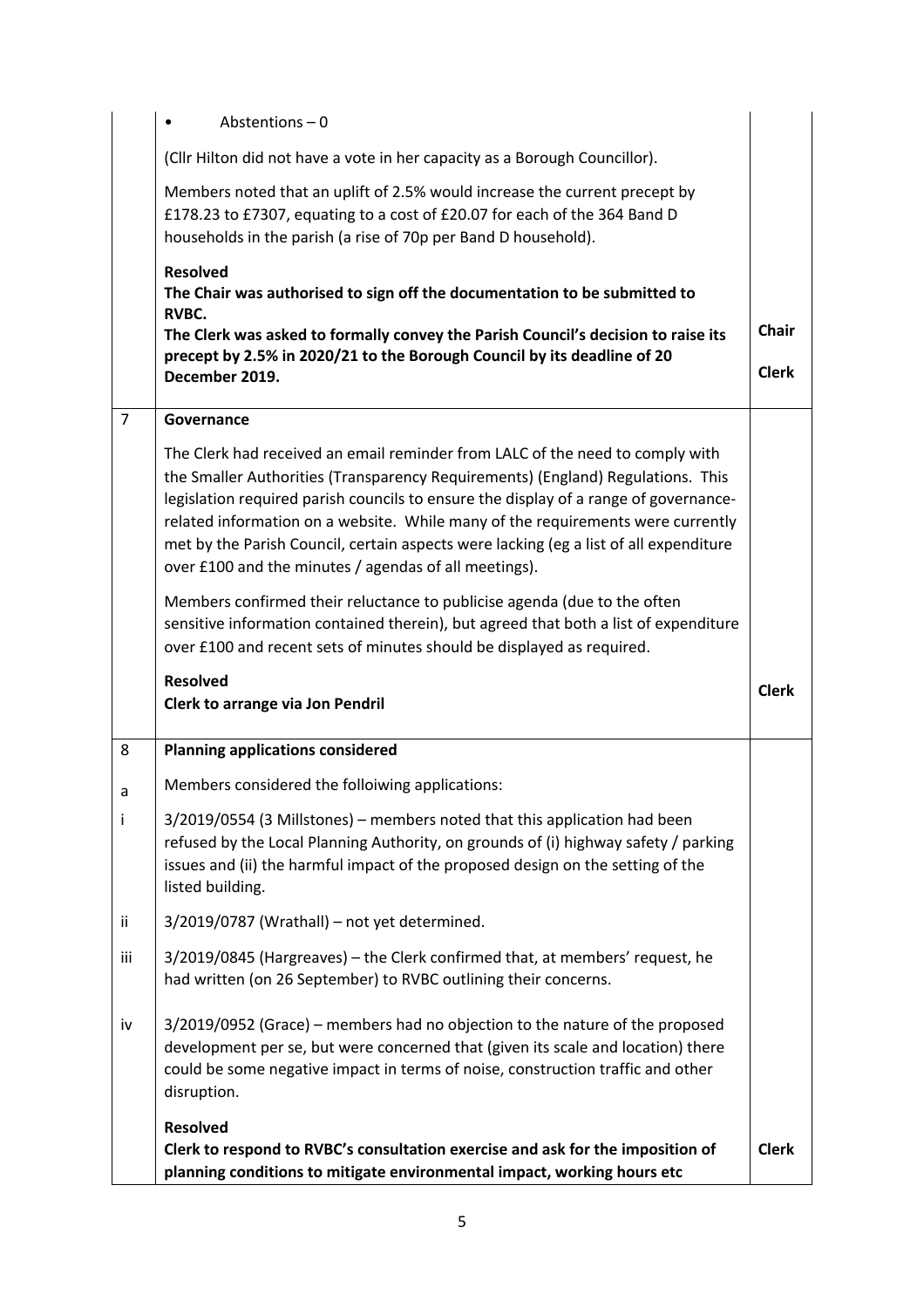| b  | Possible need for planning application                                                                                                                                                                                                                                                                                                                                                                                                                                                         |                              |
|----|------------------------------------------------------------------------------------------------------------------------------------------------------------------------------------------------------------------------------------------------------------------------------------------------------------------------------------------------------------------------------------------------------------------------------------------------------------------------------------------------|------------------------------|
|    | Cllr Chew had previously queried whether the installation of large sliding windows<br>at a property on Millbrook Close required planning consent. As a result, the Clerk<br>had sought an opinion from Planning Officers at RVBC, who had confirmed that the<br>matter was covered by Permitted Development and no planning application was<br>required.                                                                                                                                       |                              |
| 9  | Development of new website for the Parish Council                                                                                                                                                                                                                                                                                                                                                                                                                                              |                              |
|    | At previous meetings, members had indicated their desire to publicise the new<br>Parish Council website and agreed that a "flyer" (to be distributed to local<br>households) was a suitable mechanism for this. Jon Pendril had very kindly offered<br>to design and produce these at his own expense, and 500 card copies were<br>accordingly presented to members.                                                                                                                           |                              |
|    | Members again thanked Jon for his generosity on this matter.                                                                                                                                                                                                                                                                                                                                                                                                                                   |                              |
|    | In discussing arrangements for distribution of the flyers (which members wished to<br>circulate to all residents at approximately the same time), it was noted that several<br>members were away during the month of November. Hence it was agreed to<br>defer distribution until further discussion had taken place at the November<br>meeting.                                                                                                                                               |                              |
|    | <b>Resolved</b>                                                                                                                                                                                                                                                                                                                                                                                                                                                                                |                              |
|    | Clerk to diary for the November meeting<br><b>Clerk to advise Jon accordingly</b>                                                                                                                                                                                                                                                                                                                                                                                                              | <b>Clerk</b><br><b>Clerk</b> |
|    | The Clerk confirmed that since the last meeting he had presented Mr Pendril with<br>a voucher for the 3 Millstones, the purpose of which was to thank him for his<br>considerable efforts on the website to date. A message of thanks from Mr Pendril<br>had subsequently been received.                                                                                                                                                                                                       |                              |
|    | Members also noted that the photograph of a lady (unconnected to the Parish<br>Council) which had - confusingly - featured on the "Parish Council" section of the<br>homepage had now been removed and replaced with a more neutral picture. Mr<br>Pendril was thanked for facilitating this.                                                                                                                                                                                                  |                              |
| 10 | Lancashire Best Kept Village                                                                                                                                                                                                                                                                                                                                                                                                                                                                   |                              |
| a  | Entry - 2019 competition                                                                                                                                                                                                                                                                                                                                                                                                                                                                       |                              |
|    | The organisers of the competition had previously informed the Clerk that official<br>feedback on the Parish Council's 2019 entry would be provided during the first<br>week of October. This had now been received and had been circulated to<br>members on 23 October. In reflecting upon this at the meeting, members felt that<br>the feedback was extremely positive and a credit to the village. It was agreed that<br>the results should be publicised via the website and noticeboards. |                              |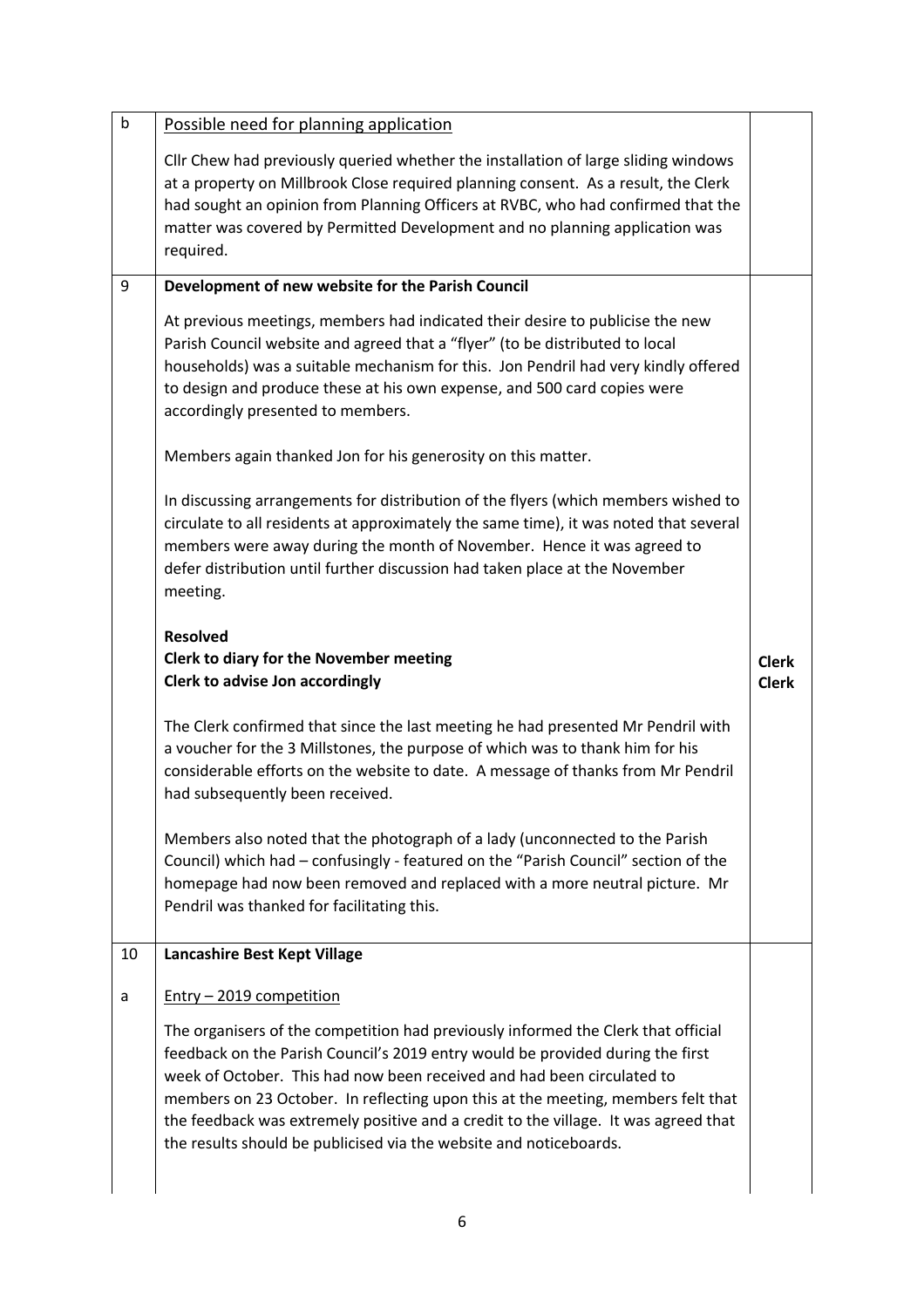|    | <b>Resolved</b><br>Clerk to send the judges' feedback (redacted where appropriate) to Jon Pendril<br>for inclusion on the website.                                                                                                                                                                                                                                      | <b>Clerk</b>                          |
|----|-------------------------------------------------------------------------------------------------------------------------------------------------------------------------------------------------------------------------------------------------------------------------------------------------------------------------------------------------------------------------|---------------------------------------|
|    | Clerk to arrange for display of the results on the noticeboard.                                                                                                                                                                                                                                                                                                         | <b>Clerk</b>                          |
|    | The feedback had also suggested that, if entering the competition next year,<br>members may wish to consider nominating St Catherine's Church for consideration<br>in the relevant Outstanding Features category. Members were supportive of this<br>idea, but felt it appropriate to seek the views of church representatives prior to a<br>final decision being made. |                                       |
|    | <b>Resolved</b><br><b>Cllr Chew to raise with the Church</b>                                                                                                                                                                                                                                                                                                            | <b>RC</b>                             |
| b  | Presentation of Awards Ceremony for the 2019 Competition                                                                                                                                                                                                                                                                                                                |                                       |
|    | The Clerk reported that, at the awards ceremony held at The Villa in Wrea Green<br>on Monday 14th October, the various entries put forward by the Parish Council<br>had performed extremely well. As a result, the following awards had been<br>received:                                                                                                               |                                       |
|    | Champion Villages - Highly Commended (3 <sup>rd</sup> place)<br>$\bullet$<br>Winner - Best Notice Board (Grindleton Rd) (out of 25 entries)<br>٠<br>War Memorial - runner up (out of 29 entries)<br>$\bullet$<br>Hotel/Guest House - joint winner (Eaves Hall) (10 entries)<br>٠<br>Public Building - winner (Village Hall) (22 entries).<br>$\bullet$                  |                                       |
|    | Members agreed that this was a fantastic achievement for the village and asked<br>the Clerk to ensure that the results were promoted via the website.                                                                                                                                                                                                                   |                                       |
|    | <b>Resolved</b><br>Clerk to arrange for publication of the results on the website via Jon Pendril<br>Clerk to approach Andrew Marsden to see if the certificates received should be<br>displayed in the Village Hall<br>Clerk to write a letter of thanks to the Lengthsman thanking him for his efforts                                                                | <b>Clerk</b><br>Clerk<br><b>Clerk</b> |
| 11 | <b>Action Plan 2019</b>                                                                                                                                                                                                                                                                                                                                                 |                                       |
|    | The Clerk updated members on the following area of progress:                                                                                                                                                                                                                                                                                                            |                                       |
| а  | Flagpole                                                                                                                                                                                                                                                                                                                                                                |                                       |
|    | The Chair confirmed that he had erected the flagpole on 14 October, and members<br>thanked the Chair for his efforts in this regard.                                                                                                                                                                                                                                    |                                       |
| b  | VE Day commemoration event, 8-10 May 2020                                                                                                                                                                                                                                                                                                                               |                                       |
|    | Members discussed the revised draft action plan for the event, with particular<br>emphasis on the following:                                                                                                                                                                                                                                                            |                                       |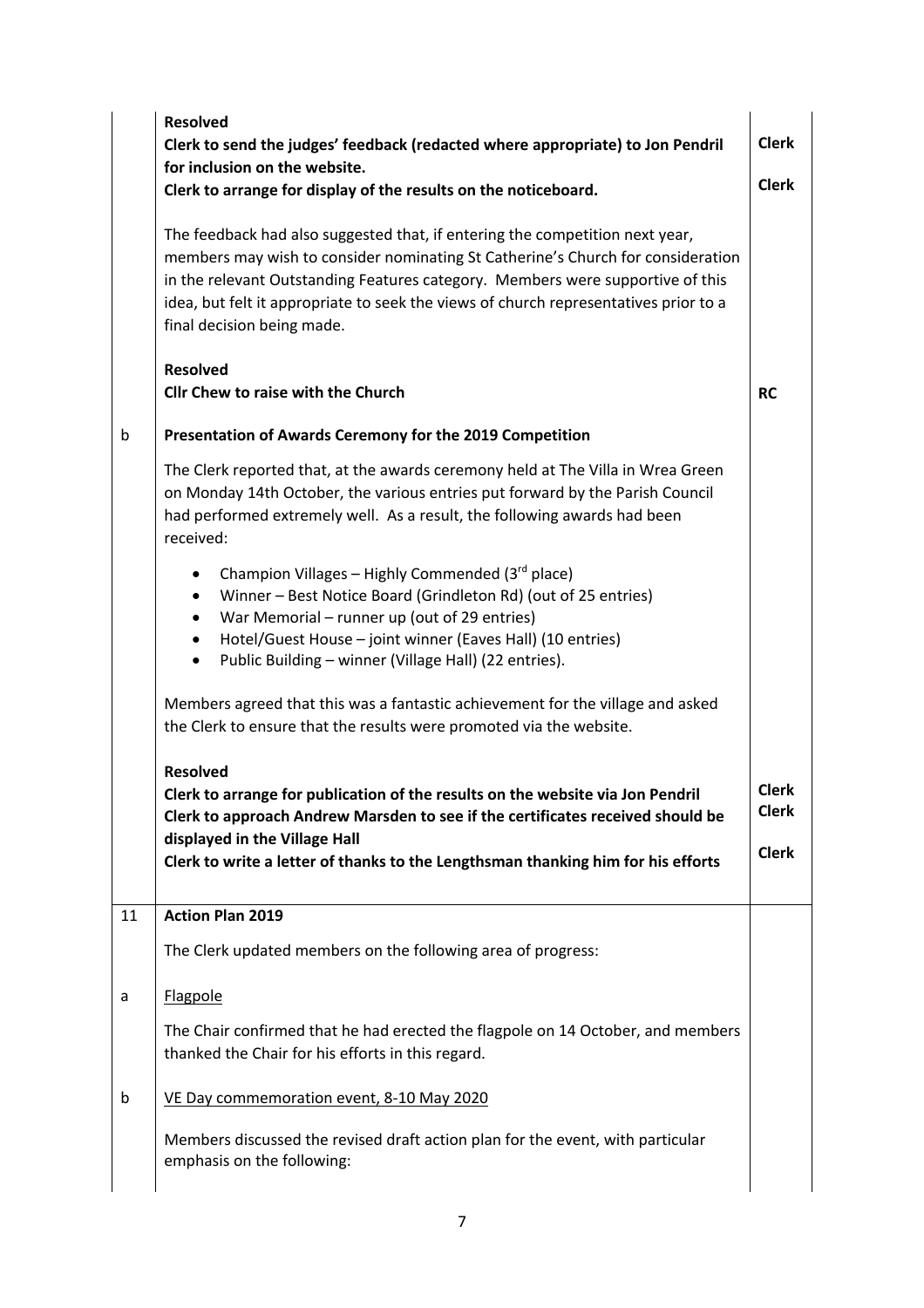|              | $\mathsf{i}$                             | concerns over whether it was consistent with the national approach;<br>and                                                                                                                                                                                                                                                                                                                                                                                                         |              |
|--------------|------------------------------------------|------------------------------------------------------------------------------------------------------------------------------------------------------------------------------------------------------------------------------------------------------------------------------------------------------------------------------------------------------------------------------------------------------------------------------------------------------------------------------------|--------------|
|              | ii)                                      | the adequacy of the proposed programme of events.                                                                                                                                                                                                                                                                                                                                                                                                                                  |              |
|              |                                          | After some discussion about the extent to which the views of local residents<br>should be sought, it was agreed that the Parish Council should proceed with a<br>programme of activities which suited its own local needs (rather than adhere<br>strictly to the national agenda). Further consideration was also given to the<br>proposed running order for the event on 8 May, with an acknowledgement that<br>the event should focus on the time period between 2.30pm and 5pm. |              |
|              | <b>Resolved</b><br>meeting               | Clerk to revisit the proposed running order and bring back to the November                                                                                                                                                                                                                                                                                                                                                                                                         | <b>Clerk</b> |
|              | 2019                                     | Members to consider sending out a "save the date" by the end of December                                                                                                                                                                                                                                                                                                                                                                                                           | All          |
|              |                                          | Availability of U3A choir to be sought                                                                                                                                                                                                                                                                                                                                                                                                                                             | <b>MW</b>    |
| $\mathsf{C}$ | Pinfold sign                             |                                                                                                                                                                                                                                                                                                                                                                                                                                                                                    |              |
|              |                                          | The Clerk informed members that the Pinfold sign had now been received, and the<br>Chair kindly agreed to erect this on the wall of the Pinfold site.                                                                                                                                                                                                                                                                                                                              |              |
|              | <b>Resolved</b><br><b>Chair to erect</b> |                                                                                                                                                                                                                                                                                                                                                                                                                                                                                    | <b>Chair</b> |
|              |                                          |                                                                                                                                                                                                                                                                                                                                                                                                                                                                                    |              |
| 12           |                                          | Reports from sub-committees / other meetings attended                                                                                                                                                                                                                                                                                                                                                                                                                              |              |
|              | ٠                                        | Playing Field / Village Hall - Cllrs Fox and Wood (along with Andrew Marsden)<br>- no issues of significance for the Parish Council to report.                                                                                                                                                                                                                                                                                                                                     |              |
|              |                                          | Parish Council Liaison Committee - the Chair and Cllr Hilton updated on the<br>meeting held on 26 September 2019, when the main item of business had<br>been a discussion on the forthcoming revisions to governance of local health<br>service provision.                                                                                                                                                                                                                         |              |
|              |                                          | Lancashire Association of Local Councils - no update.                                                                                                                                                                                                                                                                                                                                                                                                                              |              |
|              | ٠                                        | Hanson Cement - Cllr Wood attended the meeting held on 26 September (the<br>minutes of which had subsequently been circulated).                                                                                                                                                                                                                                                                                                                                                    |              |
|              | $\bullet$                                | Lengthsman scheme - the Chair submitted an invoice for the Lengthsman's fee<br>for the period to 27 September 2019.                                                                                                                                                                                                                                                                                                                                                                |              |
|              | <b>Resolved</b>                          | <b>Clerk to arrange for payment</b>                                                                                                                                                                                                                                                                                                                                                                                                                                                | <b>Clerk</b> |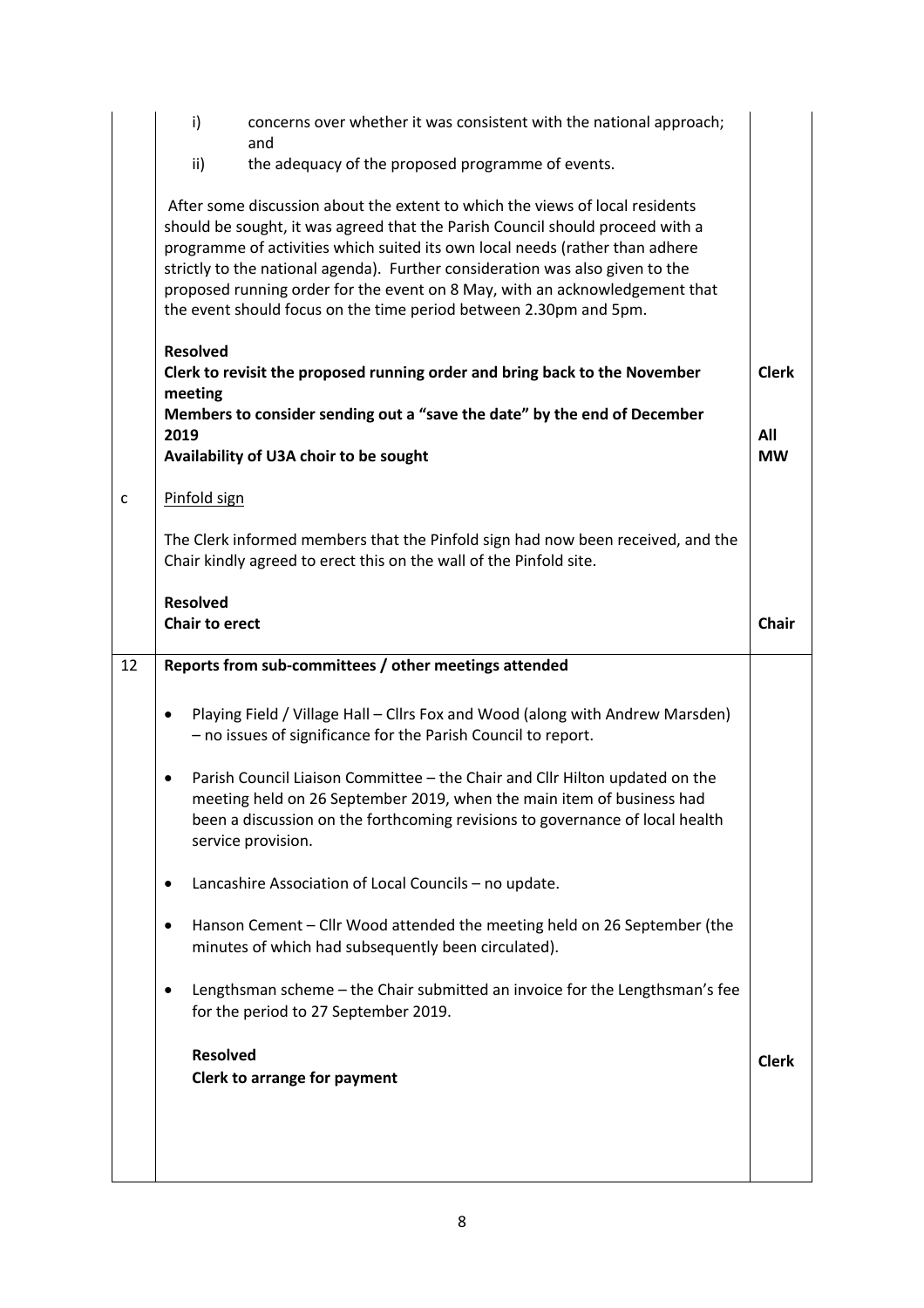| 13 | Correspondence / requests received                                                                                                                                                                                                                                                                                                                                                                                                                                                                                                                                                                                    |              |
|----|-----------------------------------------------------------------------------------------------------------------------------------------------------------------------------------------------------------------------------------------------------------------------------------------------------------------------------------------------------------------------------------------------------------------------------------------------------------------------------------------------------------------------------------------------------------------------------------------------------------------------|--------------|
| a  | <b>Strategic Housing and Economic Needs Assessment, Ribble Valley Borough</b><br>Council draft report for consultation - September 2019                                                                                                                                                                                                                                                                                                                                                                                                                                                                               |              |
|    | The Clerk reported that the Parish Council had been invited to respond to the<br>above formal consultation exercise run by RVBC. The Needs Assessment sought to<br>define the anticipated housing needs across the borough in future years. The<br>document (which was both complex and lengthy) indicated that housing need<br>would stand at a minimum of 148 housing units per year, but in practice the target<br>figure was likely to be nearer 280 dwellings per year.                                                                                                                                          |              |
|    | Members noted this information, and acknowledged that the extent to which any<br>future housing targets would be imposed upon the parish of West Bradford was<br>not clear. The Clerk therefore invited members to consider whether the<br>development and adoption of a Neighbourhood Plan (as some other parishes had<br>done) would be beneficial. Cllr Hilton commented that it would be prudent for<br>members not to rule out the use of any tool (including a Neighbourhood Plan)<br>which would give some local control over future development, and it was agreed<br>to keep a watching brief at this stage. |              |
| b  | Xmas lights                                                                                                                                                                                                                                                                                                                                                                                                                                                                                                                                                                                                           |              |
|    | The Clerk reported that RVBC was still receiving applications for grants for Xmas<br>tree lights until 31 October 2019. Members felt that the current lighting stock was<br>probably adequate for the size of the tree.                                                                                                                                                                                                                                                                                                                                                                                               |              |
| c  | Lancashire Day                                                                                                                                                                                                                                                                                                                                                                                                                                                                                                                                                                                                        |              |
|    | The Clerk had received notification that Lancashire Day would be held on 27<br>November 2019. At the request of the Chair, the Clerk had approached a<br>commercial provider for a quote to buy 2 additional flags, namely a 1.5 yard sewn<br>flag of St George and also a 1.5 yard printed Lancashire Flag. The costs totalled<br>£68.28 including VAT and postage.                                                                                                                                                                                                                                                  |              |
|    | <b>Resolved</b><br>Clerk to arrange for purchase of the two flags                                                                                                                                                                                                                                                                                                                                                                                                                                                                                                                                                     | <b>Clerk</b> |
| d  | <b>Yorkshire Devolution Movement (YDM)</b>                                                                                                                                                                                                                                                                                                                                                                                                                                                                                                                                                                            |              |
|    | The Clerk reported that he had been approached by the above organisation, who -<br>given the parish's proximity to the North Yorkshire border - wished to ascertain the<br>extent to which the Parish Council celebrated its Yorkshire heritage and whether<br>support on certain signage matters would be given.                                                                                                                                                                                                                                                                                                     |              |
|    | Whilst members felt some sympathy with the aims of YDM, igt was considered<br>that the introduction of signage marking the Historic County of Yorkshire at its<br>boundary with the County Palatine of Lancashire would be prohibitive on grounds<br>of cost.                                                                                                                                                                                                                                                                                                                                                         |              |
|    | <b>Resolved</b><br>Clerk to advise YDM of members' views                                                                                                                                                                                                                                                                                                                                                                                                                                                                                                                                                              | <b>Clerk</b> |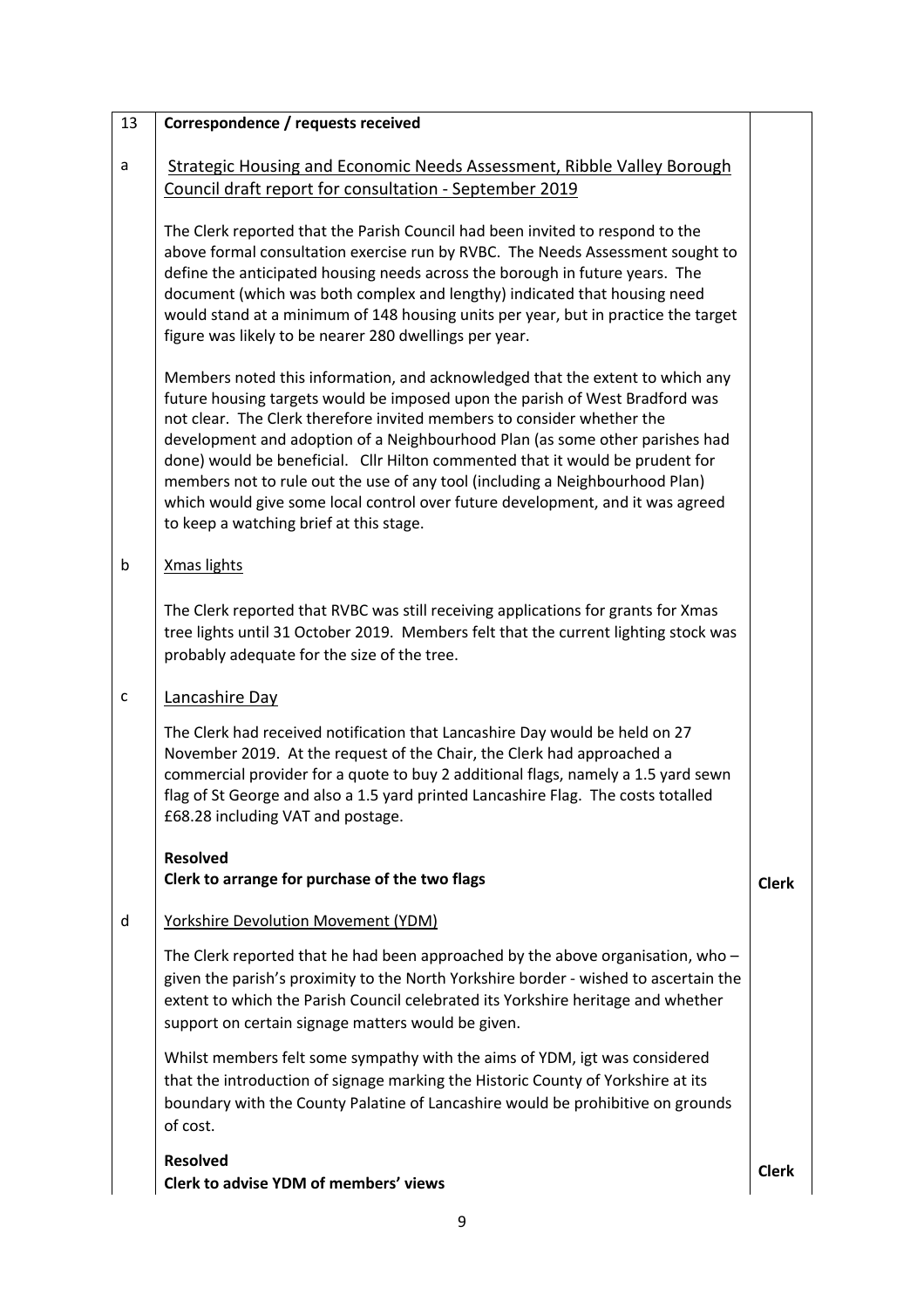| e  | Scam awareness                                                                                                                                                                                                                                                                                                                                                                                                                                                                                            |                                              |
|----|-----------------------------------------------------------------------------------------------------------------------------------------------------------------------------------------------------------------------------------------------------------------------------------------------------------------------------------------------------------------------------------------------------------------------------------------------------------------------------------------------------------|----------------------------------------------|
|    | The Clerk had been contacted by Lancashire's 50+ Assembly, which offered to<br>provide (via the LCC Trading Standards team) access to "playlets" (intended to<br>educate older people on the dangers of Doorstep Crime).                                                                                                                                                                                                                                                                                  |                                              |
|    | Members welcomed this approach, which was felt to be of potential benefit to<br>older / vulnerable members of the community, and asked the Clerk to forward this<br>information to Andrew Marsden (Village Hall) and Trevor Roberts (Luncheon Club).                                                                                                                                                                                                                                                      |                                              |
|    | <b>Resolved</b><br>Clerk to progress                                                                                                                                                                                                                                                                                                                                                                                                                                                                      | <b>Clerk</b>                                 |
| 14 | <b>Any Other Business</b>                                                                                                                                                                                                                                                                                                                                                                                                                                                                                 |                                              |
| a  | Bridge End, Waddington Rd                                                                                                                                                                                                                                                                                                                                                                                                                                                                                 |                                              |
|    | On 14 October, as the Chair was erecting the flagpole, he had been approached by<br>the owner of a neighbouring property (Bridge End on Waddington Rd). The owner<br>expressed two concerns on which he sought the Parish Council's assistance:                                                                                                                                                                                                                                                           |                                              |
|    | $\mathsf{i}$<br>a blue highways sign (warning large vehicles of the narrow width of<br>Bradford Bridge) was said to be frequently struck by passing vehicles,<br>in which case it banged against his exterior wall; and<br>ii)<br>a low kerb with a drainage grid in front of it was posing a flooding risk<br>as water could overflow from the road surface and enter into the cellar<br>of his property.                                                                                                |                                              |
|    | It had been agreed that the Clerk would raise both issues with the County Council,<br>which was done on 16 October. (A letter of that date was also sent to the<br>complainant advising him of the Parish Council's response). On 30 October, a<br>response was received from the LCC Highways District Partnership Officer,<br>confirming that they would relocate the sign away from the property wall and<br>replace the damaged kerb on Grindleton Rd in line with their normal schedule of<br>works. |                                              |
|    | <b>Resolved</b><br>Clerk to write to the owner of the property and advise him of the position                                                                                                                                                                                                                                                                                                                                                                                                             | <b>Clerk</b>                                 |
| b  | Armistice - 11 November 2019                                                                                                                                                                                                                                                                                                                                                                                                                                                                              |                                              |
|    | Members noted that Armistice Day was imminent, and agreed that they would<br>attend the service at St Catherine's Church (10.30am on - presumably - Sunday 10<br>November). A number of other practical matters relating to this event were<br>discussed, and the Chair was thanked for erecting the "Lest We Forget" banner on<br>the Coronation Gardens site.                                                                                                                                           |                                              |
|    | <b>Resolved</b><br>Clerk to arrange for purchase of a wreath to be laid at the service<br>Flag to be flown - Chair to arrange<br>Enquiries to be made regarding a bugler to play the Last Post                                                                                                                                                                                                                                                                                                            | <b>Clerk</b><br><b>Chair</b><br><b>Chair</b> |